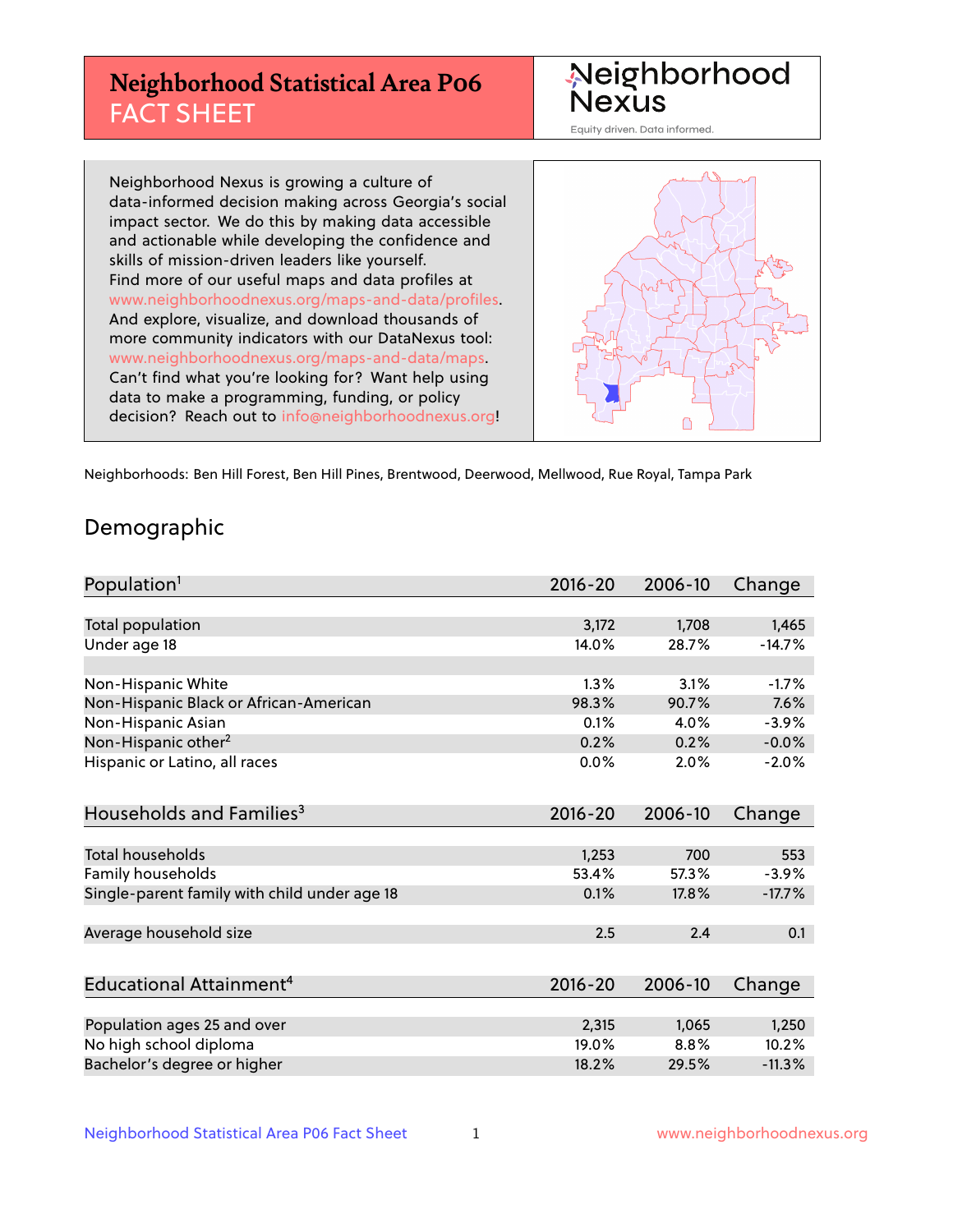# Change Measures, continued...

| Employment <sup>5</sup>                                                                          | $2016 - 20$ | 2006-10      | Change   |
|--------------------------------------------------------------------------------------------------|-------------|--------------|----------|
|                                                                                                  | 1,000       |              | 248      |
| Total workers residing in Neighborhood Statistical Area                                          | 19.8%       | 752<br>30.5% | $-10.7%$ |
| Workers with earnings \$1250/month or less<br>Workers with earnings \$1251/month to \$3333/month | 36.7%       | 52.1%        | $-15.4%$ |
| Workers with earnings greater than \$3333/month                                                  | 43.5%       | 17.4%        | 26.1%    |
|                                                                                                  |             |              |          |
| Total jobs located in Neighborhood Statistical Area                                              | 1,578       | 569          | 1,009    |
| Jobs with earnings \$1250/month or less                                                          | 36.3%       | 20.0%        | 16.3%    |
| Jobs with earnings \$1251/month to \$3333/month                                                  | 45.1%       | 44.3%        | 0.8%     |
| Jobs with earnings greater than \$3333/month                                                     | 18.6%       | 35.7%        | $-17.0%$ |
|                                                                                                  |             |              |          |
| Jobs/workers ratio                                                                               | 1.6         | 0.8          | 0.8      |
|                                                                                                  |             |              |          |
| Income and Poverty <sup>6</sup>                                                                  | 2016-20     | 2006-10      | Change   |
|                                                                                                  |             |              |          |
| Median household income                                                                          | \$49,323    | \$44,439     | \$4,884  |
|                                                                                                  |             |              |          |
| Population for whom poverty status is determined                                                 | 3,172       | 1,708        | 1,465    |
| Population below poverty                                                                         | 7.6%        | 10.9%        | $-3.3%$  |
|                                                                                                  |             |              |          |
| Housing'                                                                                         | 2016-20     | 2006-10      | Change   |
|                                                                                                  |             |              |          |
| Total housing units                                                                              | 1,264       | 902          | 362      |
| Occupied housing units                                                                           | 99.2%       | 77.6%        | 21.5%    |
| Vacant housing units                                                                             | 0.8%        | 22.4%        | $-21.5%$ |
|                                                                                                  |             |              |          |
| Occupied housing units                                                                           | 1,253       | 700          | 553      |
| Owner occupied housing units                                                                     | 43.2%       | 41.4%        | 1.8%     |
| Renter occupied housing units                                                                    | 56.8%       | 58.6%        | $-1.8%$  |
|                                                                                                  |             |              |          |
| Access to a Vehicle <sup>8</sup>                                                                 | $2016 - 20$ | 2006-10      | Change   |
|                                                                                                  |             |              |          |
| Occupied housing units                                                                           | 1,253       | 700          | 553      |
| No vehicle available                                                                             | 23.6%       | 16.3%        | 7.3%     |
|                                                                                                  |             |              |          |
| Crime Rates, per 10,000 Population <sup>9</sup>                                                  | 2017-21     | 2012-16      | Change   |
|                                                                                                  |             |              |          |
| All Part I crimes                                                                                | 392.1       | 692.7        | $-300.6$ |
| Violent crime                                                                                    | 58.6        | 105.5        | $-46.9$  |
| Murder                                                                                           | 2.5         | 3.5          | $-1.0$   |
| Robbery                                                                                          | 15.1        | 54.9         | $-39.7$  |
| Aggravated assault                                                                               | 41.0        | 47.1         | $-6.1$   |
| Property crime                                                                                   | 333.5       | 587.3        | $-253.8$ |
| <b>Burglary</b>                                                                                  | 45.4        | 166.0        | $-120.6$ |
| Larceny                                                                                          | 201.1       | 281.3        | $-80.2$  |
| Vehicle theft                                                                                    | 87.0        | 140.0        | $-53.0$  |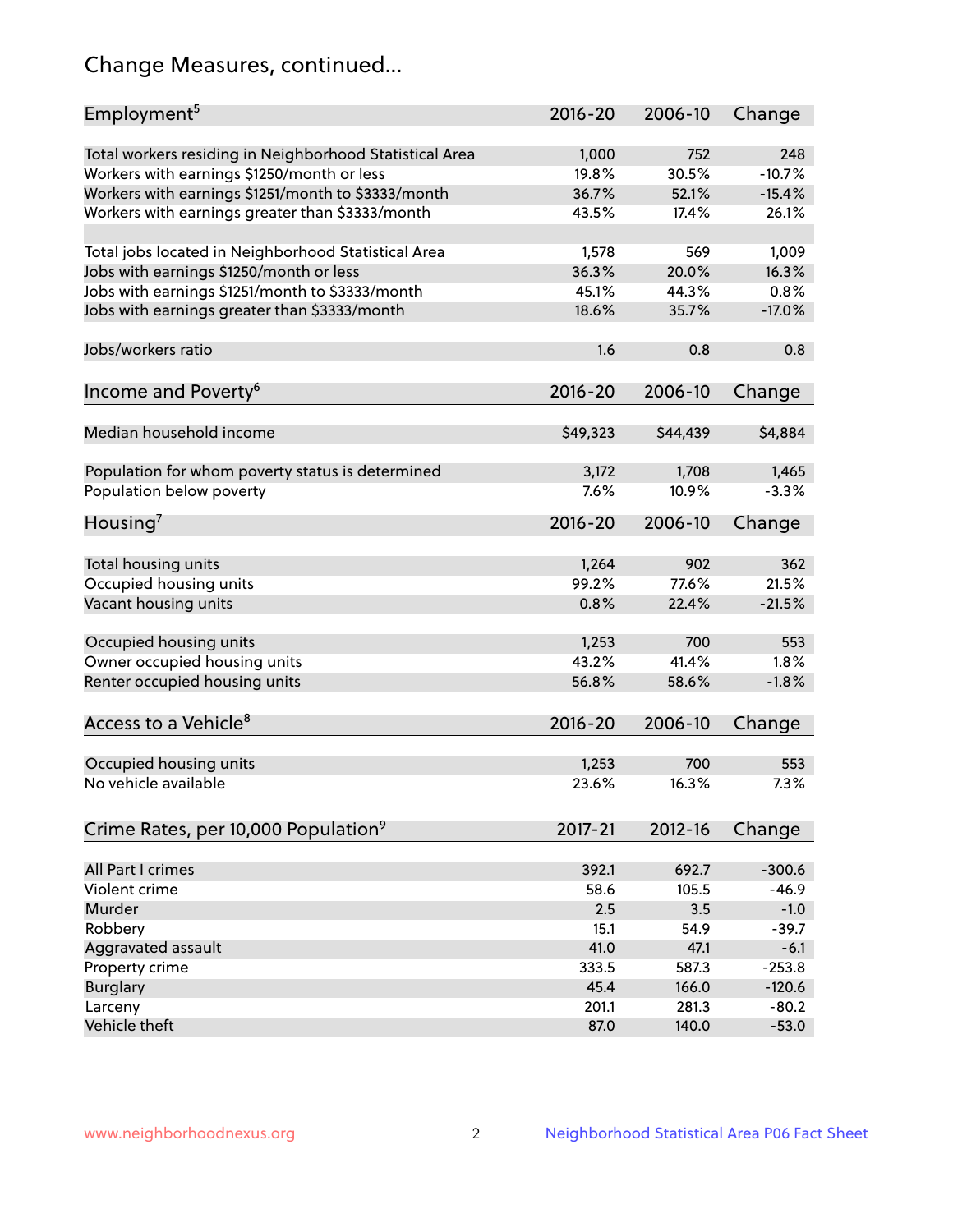# Current Data: Demographic

| Sex and Age, 2016-20 <sup>10</sup>                    | Estimate        | Margin of Error        |
|-------------------------------------------------------|-----------------|------------------------|
| Total population                                      | 3,172           | ±1,371                 |
| Male                                                  | 51.2%           | ±10.8%                 |
| Female                                                | 48.8%           | $\pm$ 7.8%             |
| Under 5 years                                         | 0.1%            | $\pm 1.0\%$            |
| 5 to 9 years                                          | 1.8%            | $\pm 3.0\%$            |
| 10 to 14 years                                        | 5.8%            | $\pm$ 5.9%             |
| 15 to 19 years                                        | 6.3%            | $\pm$ 5.6%             |
| 20 to 24 years                                        | 13.0%           | $\pm$ 14.6%            |
| 25 to 34 years                                        | 7.5%            | ±10.6%                 |
| 35 to 44 years                                        | 9.5%            | $\pm$ 8.3%             |
| 45 to 54 years                                        | 23.5%           | $\pm$ 5.8%             |
| 55 to 59 years                                        | 6.2%            | $\pm$ 6.0%             |
| 60 to 64 years                                        | 8.6%            | $\pm$ 5.5%             |
| 65 to 74 years                                        | 15.8%           | $\pm$ 9.3%             |
| 75 to 84 years                                        | 2.0%            | $\pm 2.4\%$            |
| 85 years and over                                     | 0.0%            | $\pm$ 0.6%             |
| Median age (years)                                    | 46.8            | $\pm$ 0.8              |
| Race and Ethnicity, 2016-20 <sup>11</sup>             | <b>Estimate</b> | Margin of Error        |
| Total population                                      | 3,172           | ±1,371                 |
| Hispanic or Latino (of any race)                      | 0.0%            | $\pm$ 0.6%             |
| Not Hispanic or Latino                                | 100.0%          | ± 61.1%                |
| White alone                                           | 1.3%            | $\pm 2.5\%$            |
| Black or African American alone                       | 98.3%           | $\pm$ 9.4%             |
| American Indian and Alaska Native alone               | 0.2%            | $\pm$ 0.9%             |
| Asian alone                                           | 0.1%            | $\pm$ 0.9%             |
| Native Hawaiian and other Pacific Islander alone      | 0.0%            | $\pm$ 0.4%             |
| Some other race alone                                 | 0.0%            | $\pm$ 0.4%             |
| Two or more races                                     | 0.0%            | $\pm$ 0.4%             |
| U.S. Citizenship Status, 2016-20 <sup>12</sup>        | <b>Estimate</b> | <b>Margin of Error</b> |
| Foreign-born population                               | 7               | $\pm$ 37               |
| Naturalized U.S. citizen                              | 100.0%          | $\pm$ 0.0%             |
| Not a U.S. citizen                                    | 0.0%            | ±211.4%                |
| Citizen, Voting Age Population, 2016-20 <sup>13</sup> | <b>Estimate</b> | Margin of Error        |
| Citizen, 18 and over population                       | 2,728           | $\pm$ 904              |
| Male                                                  | 50.6%           | ±15.4%                 |
| Female                                                | 49.4%           | $\pm$ 17.7%            |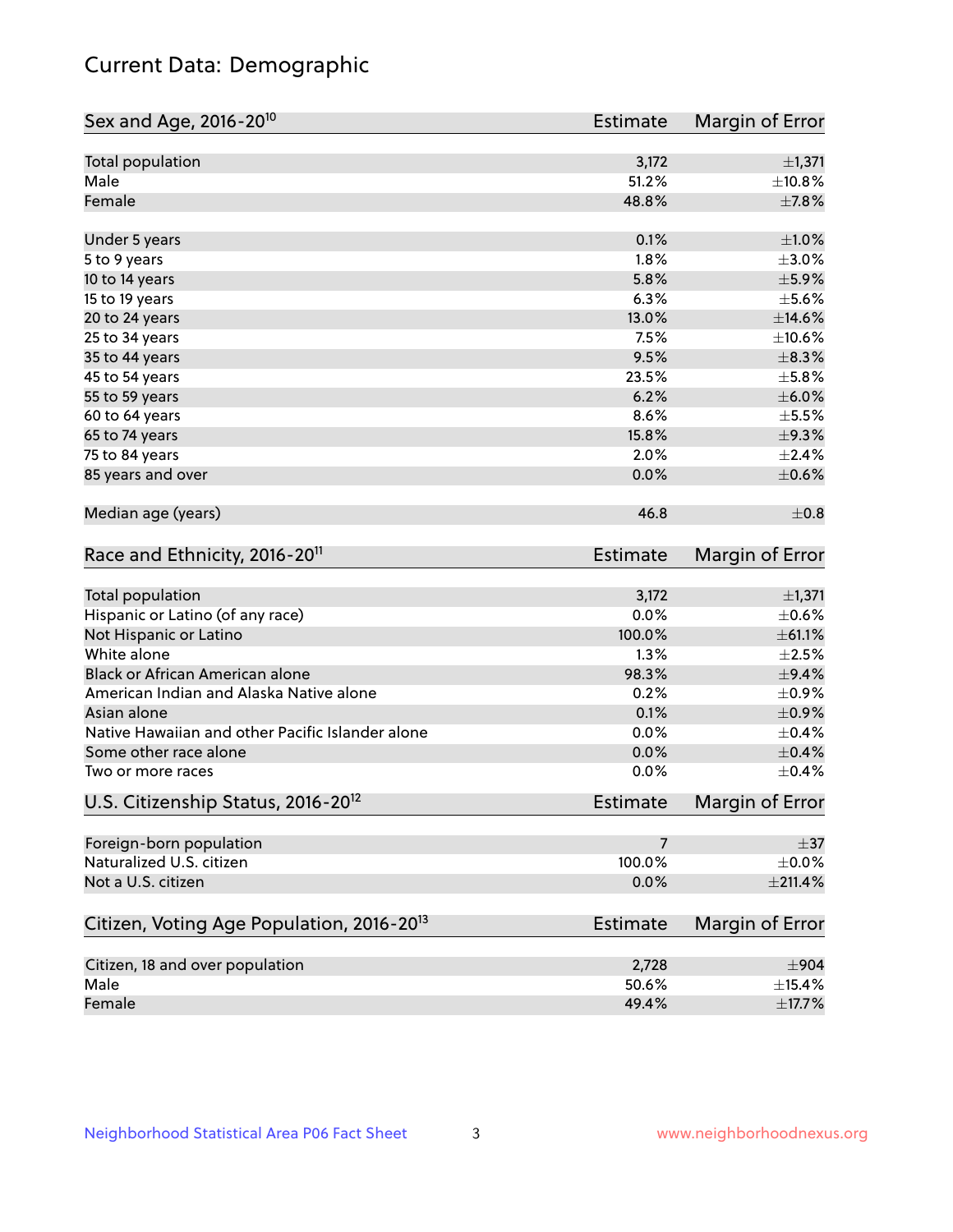### Current Data: Economic

| Income, 2016-20 <sup>14</sup>                                     | <b>Estimate</b> | Margin of Error |
|-------------------------------------------------------------------|-----------------|-----------------|
| All households                                                    | 1,253           | $\pm 260$       |
| Less than \$10,000                                                | 5.4%            | $\pm$ 5.9%      |
| \$10,000 to \$14,999                                              | 5.5%            | $\pm$ 6.3%      |
| \$15,000 to \$24,999                                              | 15.6%           | ±10.9%          |
| \$25,000 to \$34,999                                              | 19.0%           | $\pm$ 15.9%     |
| \$35,000 to \$49,999                                              | 4.7%            | $\pm$ 6.1%      |
| \$50,000 to \$74,999                                              | 17.5%           | ±13.2%          |
| \$75,000 to \$99,999                                              | 18.7%           | ±21.8%          |
| \$100,000 to \$149,999                                            | 13.4%           | ±9.9%           |
| \$150,000 to \$199,999                                            | 0.1%            | $\pm 1.5\%$     |
| \$200,000 or more                                                 | 0.1%            | ±1.4%           |
| Median household income (dollars)                                 | \$49,323        | $\pm$ 9,572     |
| Mean household income (dollars)                                   | \$51,396        | ±15,240         |
|                                                                   |                 |                 |
| Households with earnings                                          | 55.8%           | ±22.7%          |
| Mean earnings (dollars)                                           | \$44,452        | ±14,328         |
| Households with Social Security                                   | 57.3%           | ±13.3%          |
| Mean Social Security income (dollars)                             | \$15,742        | $\pm 2,836$     |
| Households with retirement income                                 | 41.5%           | $\pm 23.4\%$    |
| Mean retirement income (dollars)                                  | \$28,068        | ±22,464         |
| Households with Supplemental Security Income                      | 5.7%            | $\pm$ 7.2%      |
| Mean Supplemental Security Income (dollars)                       | \$1,224         | $\pm$ 8,277     |
| Households with cash public assistance income                     | 7.8%            | $\pm$ 7.9%      |
| Mean cash public assistance income (dollars)                      | \$1,954         | $\pm 2,903$     |
| Households with Food Stamp/SNAP benefits in the past 12<br>months | 44.2%           | $\pm 23.5\%$    |
| Family households                                                 | 669             | $\pm$ 331       |
| Less than \$10,000                                                | 0.2%            | ±2.8%           |
| \$10,000 to \$14,999                                              | 0.0%            | $\pm 2.1\%$     |
| \$15,000 to \$24,999                                              | 8.7%            | $\pm$ 11.8%     |
| \$25,000 to \$34,999                                              | 35.1%           | ±24.9%          |
| \$35,000 to \$49,999                                              | 4.4%            | $\pm$ 8.7%      |
| \$50,000 to \$74,999                                              | 5.7%            | $\pm$ 8.7%      |
| \$75,000 to \$99,999                                              | 21.9%           | ±34.1%          |
| \$100,000 to \$149,999                                            | 23.8%           | ±13.8%          |
| \$150,000 to \$199,999                                            | 0.1%            | $\pm 2.7\%$     |
| \$200,000 or more                                                 | 0.1%            | $\pm 2.4\%$     |
| Median family income (dollars)                                    | \$64,292        | ±22,220         |
| Mean family income (dollars)                                      | \$61,167        | ±19,934         |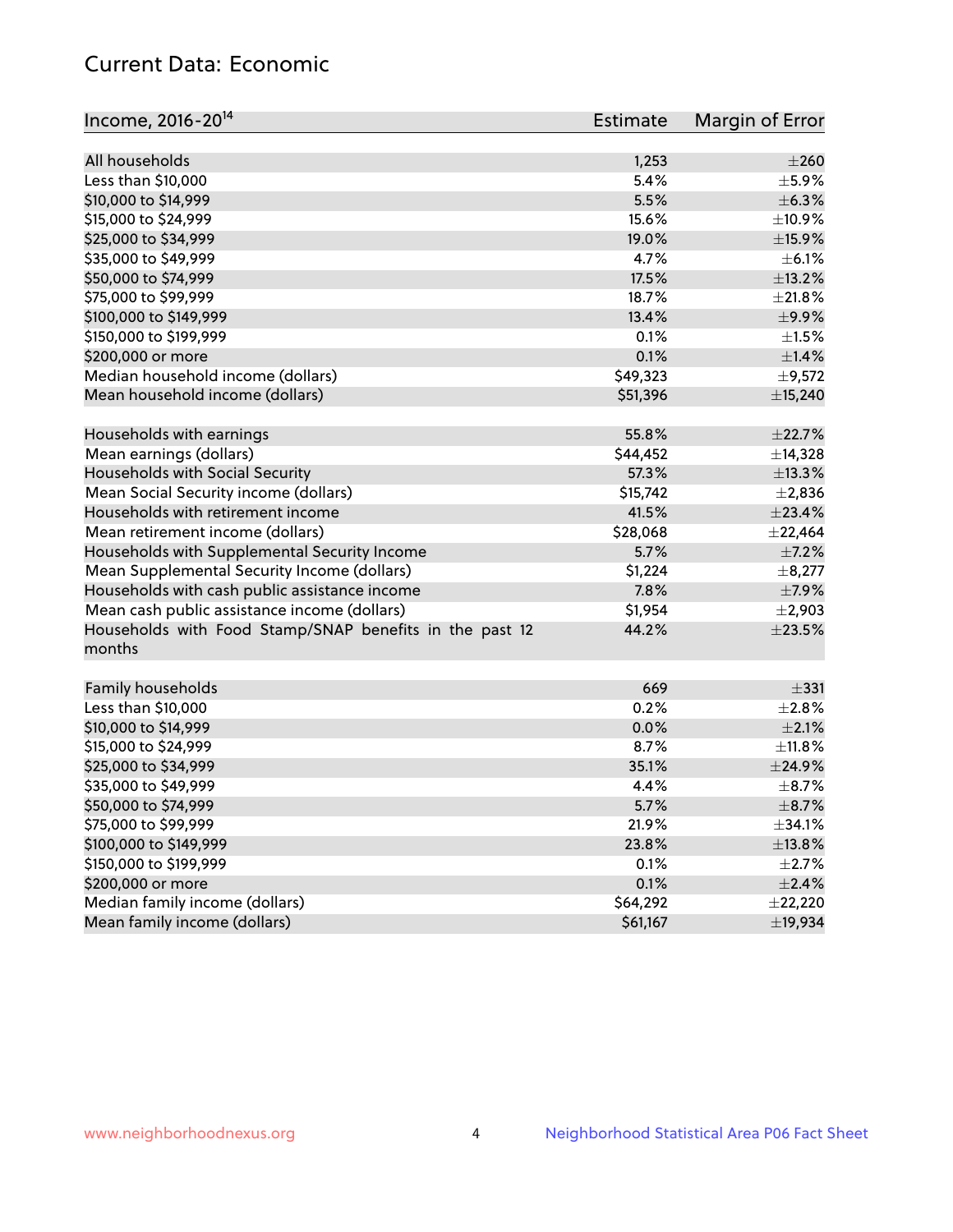# Current Data: Economic, continued...

| Income, 2016-20, continued <sup>15</sup>                              | <b>Estimate</b> | Margin of Error        |
|-----------------------------------------------------------------------|-----------------|------------------------|
|                                                                       |                 |                        |
| Nonfamily households                                                  | 584             | $\pm$ 198              |
| Median nonfamily income (dollars)                                     | \$37,352        | ±15,668                |
| Mean nonfamily income (dollars)                                       | \$39,546        | ±18,048                |
| Median earnings for workers (dollars)                                 | \$17,657        | ±1,741                 |
| Median earnings for male full-time, year-round workers                | \$15,253        | ±4,826                 |
| (dollars)                                                             |                 |                        |
| Median earnings for female full-time, year-round workers<br>(dollars) | \$19,524        | $\pm$ 475              |
| Per capita income (dollars)                                           | \$23,835        | ±13,516                |
|                                                                       |                 |                        |
| Families Below Poverty Level, 2016-20 <sup>16</sup>                   | Estimate        | <b>Margin of Error</b> |
| <b>All Families</b>                                                   | 669             | $\pm$ 331              |
| Percent below poverty                                                 | 5.1%            | $\pm$ 9.5%             |
|                                                                       |                 |                        |
| Families with related children under 18 years                         | 352             | $\pm 298$              |
| Percent below poverty                                                 | 9.7%            | ±17.6%                 |
| Families with related children under 5 years only                     | $\overline{2}$  | $\pm$ 39               |
| Percent below poverty                                                 | 51.9%           | $+$                    |
| Married couple families                                               | 222             | $\pm$ 145              |
| Percent below poverty                                                 | 0.0%            | ±6.4%                  |
| Married couple families with related children under 18 years          | 83              | ±124                   |
| Percent below poverty                                                 | $0.0\%$         | ±17.1%                 |
| Married couple families with related children under 5 years           | 0               | ±20                    |
| Percent below poverty                                                 | $\ddagger$      | $^+$                   |
|                                                                       |                 |                        |
| Families with female householder, no spouse present                   | 442             | $\pm$ 310              |
| Percent below poverty                                                 | 7.7%            | ±13.8%                 |
| Families with female householder, no spouse present with              | 265             | $\pm 269$              |
| related children under 18 years                                       |                 |                        |
| Percent below poverty                                                 | 12.9%           | $\pm 21.0\%$           |
| Families with female householder, no spouse present with              | 2               | $\pm 27$               |
| related children under 5 years                                        | 51.9%           | $^{\dagger}$           |
| Percent below poverty                                                 |                 |                        |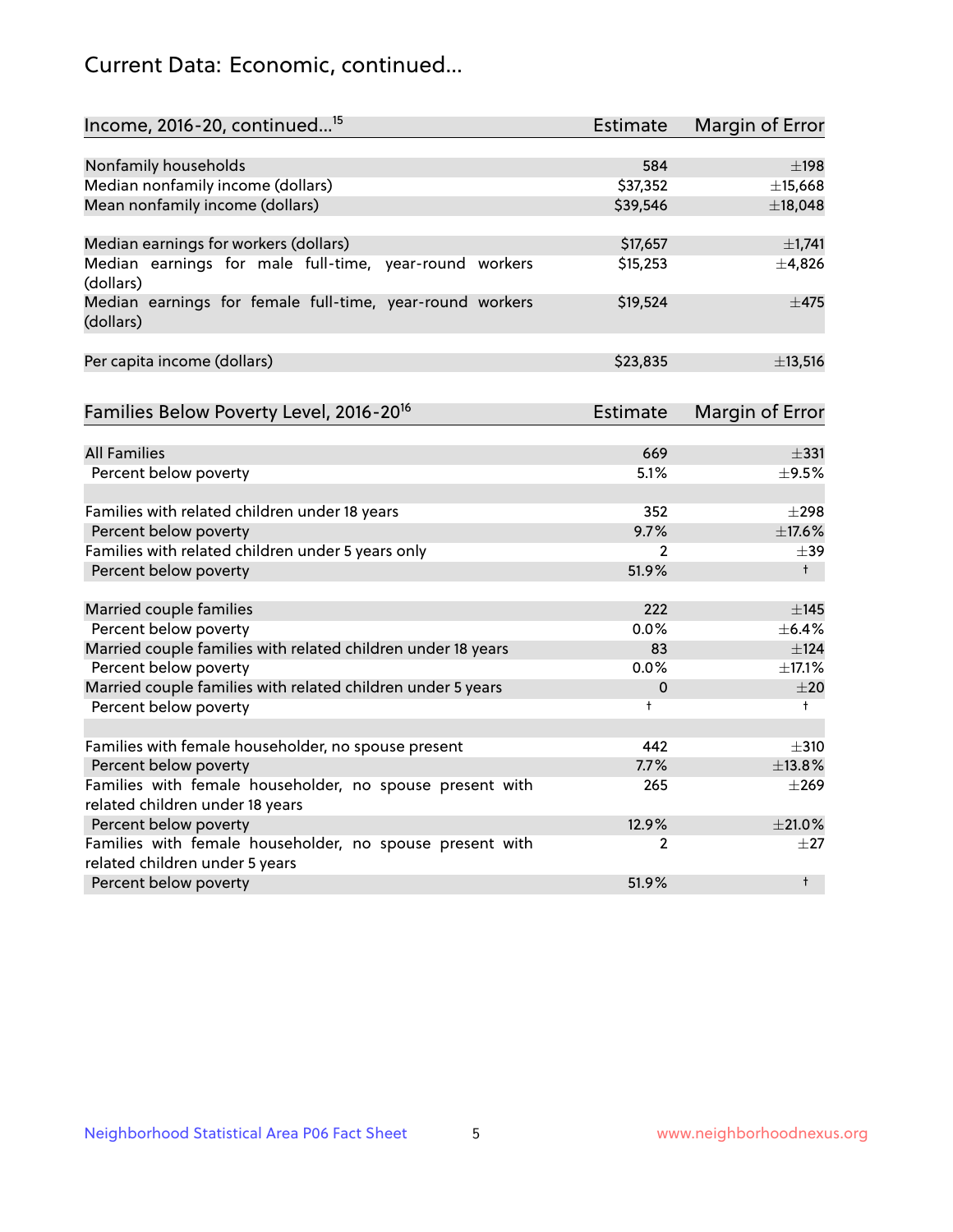# Current Data: Economic, continued...

| People Below Poverty Level, 2016-20 <sup>17</sup> | <b>Estimate</b> | Margin of Error |
|---------------------------------------------------|-----------------|-----------------|
|                                                   |                 |                 |
| Total population                                  | 3,172           | $\pm$ 1,371     |
| Percent below poverty                             | 7.6%            | $\pm$ 8.7%      |
| Population under 18 years                         | 445             | $\pm$ 307       |
| Percent below poverty                             | 21.3%           | ±27.3%          |
| Population 18 years and over                      | 2,728           | ±851            |
| Percent below poverty                             | 5.4%            | $\pm$ 4.7%      |
| Population 18 to 64 years                         | 2,165           | $\pm$ 828       |
| Percent below poverty                             | 3.8%            | $\pm$ 4.9%      |
| Population 65 years and over                      | 563             | ±198            |
| Percent below poverty                             | 11.4%           | ±13.3%          |

| Poverty by Race/Ethnicity, 2016-20 <sup>18</sup><br><b>Estimate</b> |         | Margin of Error |
|---------------------------------------------------------------------|---------|-----------------|
|                                                                     |         |                 |
| Non-Hispanic White population                                       | 43      | $\pm$ 82        |
| Percent below poverty                                               | 77.5%   | ±197.5%         |
| <b>Black population</b>                                             | 3,120   | $\pm$ 1,382     |
| Percent below poverty                                               | 6.7%    | $\pm$ 8.9%      |
| Asian population                                                    | 3       | $\pm 29$        |
| Percent below poverty                                               | $0.0\%$ | ±459.4%         |
| Hispanic or Latino population                                       |         | ±18             |
| Percent below poverty                                               | $0.0\%$ |                 |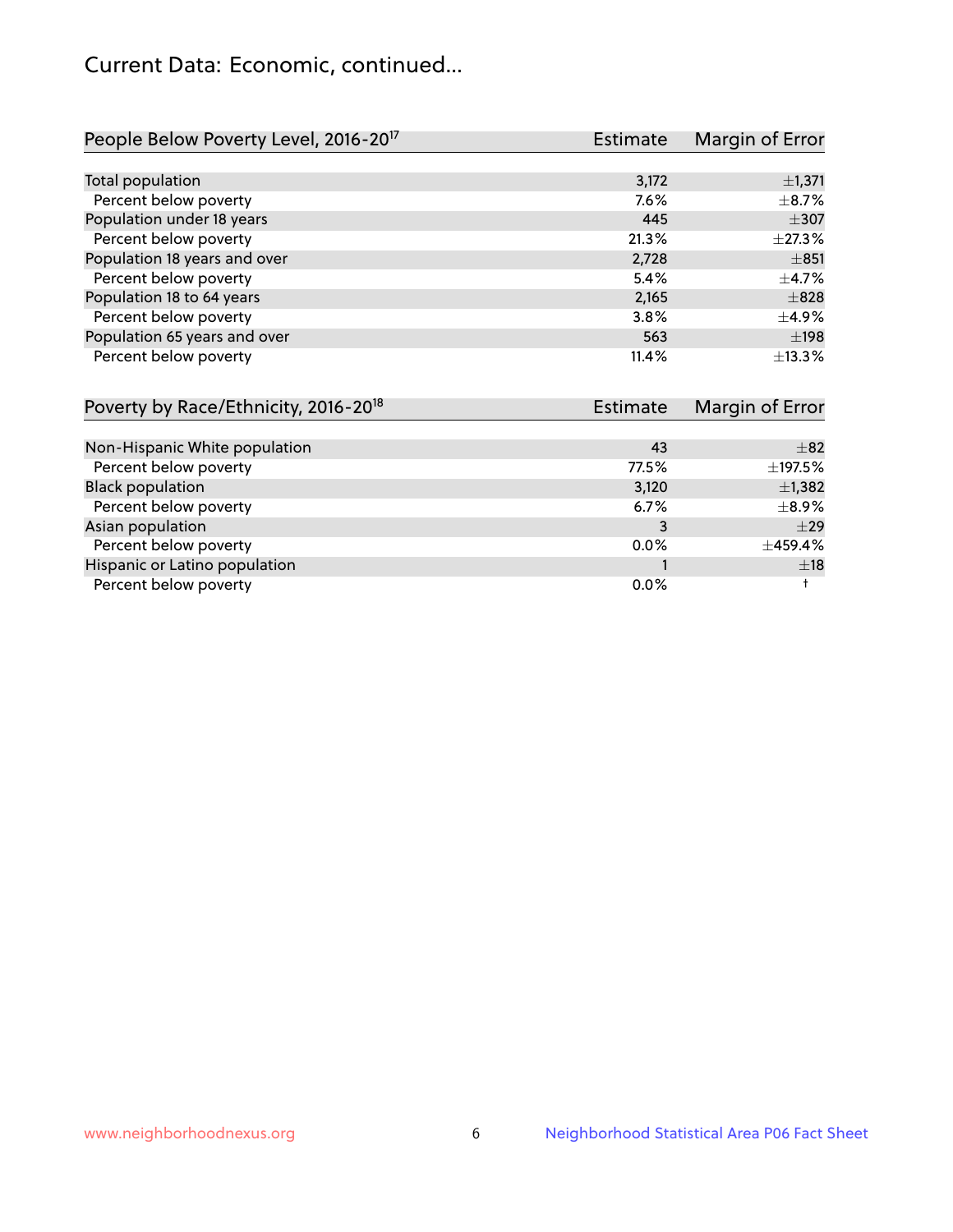# Current Data: Employment

| Employment Status, 2016-20 <sup>19</sup>                                    | <b>Estimate</b> | Margin of Error |
|-----------------------------------------------------------------------------|-----------------|-----------------|
|                                                                             |                 |                 |
| Population 16 years and over                                                | 2,883           | ±1,214          |
| In labor force                                                              | 53.2%           | ±12.7%          |
| Civilian labor force                                                        | 53.2%           | ±12.7%          |
| Employed                                                                    | 53.2%           | ±12.7%          |
| Unemployed                                                                  | 0.0%            | $\pm 2.5\%$     |
| <b>Armed Forces</b>                                                         | 0.0%            | $\pm 2.2\%$     |
| Not in labor force                                                          | 46.8%           | ±25.3%          |
| Civilian labor force                                                        | 1,535           | $\pm 743$       |
| <b>Unemployment Rate</b>                                                    | 0.0%            | $\pm$ 4.7%      |
| Females 16 years and over                                                   | 1,448           | $\pm 688$       |
| In labor force                                                              | 50.9%           | ±23.2%          |
| Civilian labor force                                                        | 50.9%           | ±23.2%          |
| Employed                                                                    | 50.8%           | ±23.2%          |
| Own children of the householder under 6 years                               | 3               | $+28$           |
| All parents in family in labor force                                        | 100.0%          | ±618.1%         |
|                                                                             |                 |                 |
| Own children of the householder 6 to 17 years                               | 174             | ±199            |
| All parents in family in labor force                                        | 100.0%          | ±162.3%         |
| Industry, 2016-20 <sup>20</sup>                                             | <b>Estimate</b> | Margin of Error |
|                                                                             |                 |                 |
| Civilian employed population 16 years and over                              | 1,534           | $\pm 743$       |
| Agriculture, forestry, fishing and hunting, and mining                      | 0.0%            | $\pm 1.3\%$     |
| Construction                                                                | 13.6%           | ±9.8%           |
| Manufacturing                                                               | 0.3%            | $\pm 2.2\%$     |
| Wholesale trade                                                             | 0.0%            | $\pm 1.3\%$     |
| Retail trade                                                                | 6.2%            | $\pm$ 7.2%      |
| Transportation and warehousing, and utilities                               | 0.8%            | ±2.8%           |
| Information                                                                 | 0.1%            | ±1.8%           |
| Finance and insurance, and real estate and rental and leasing               | 5.5%            | $\pm$ 8.5%      |
| Professional, scientific, and management, and administrative                | 32.4%           | ±30.3%          |
| and waste management services                                               |                 |                 |
| Educational services, and health care and social assistance                 | 40.4%           | $\pm$ 34.4%     |
| Arts, entertainment, and recreation, and accommodation and<br>food services | 0.1%            | $\pm 1.5\%$     |
| Other services, except public administration                                | 0.1%            | $\pm 1.8\%$     |
| Public administration                                                       | 0.4%            | $\pm 2.6\%$     |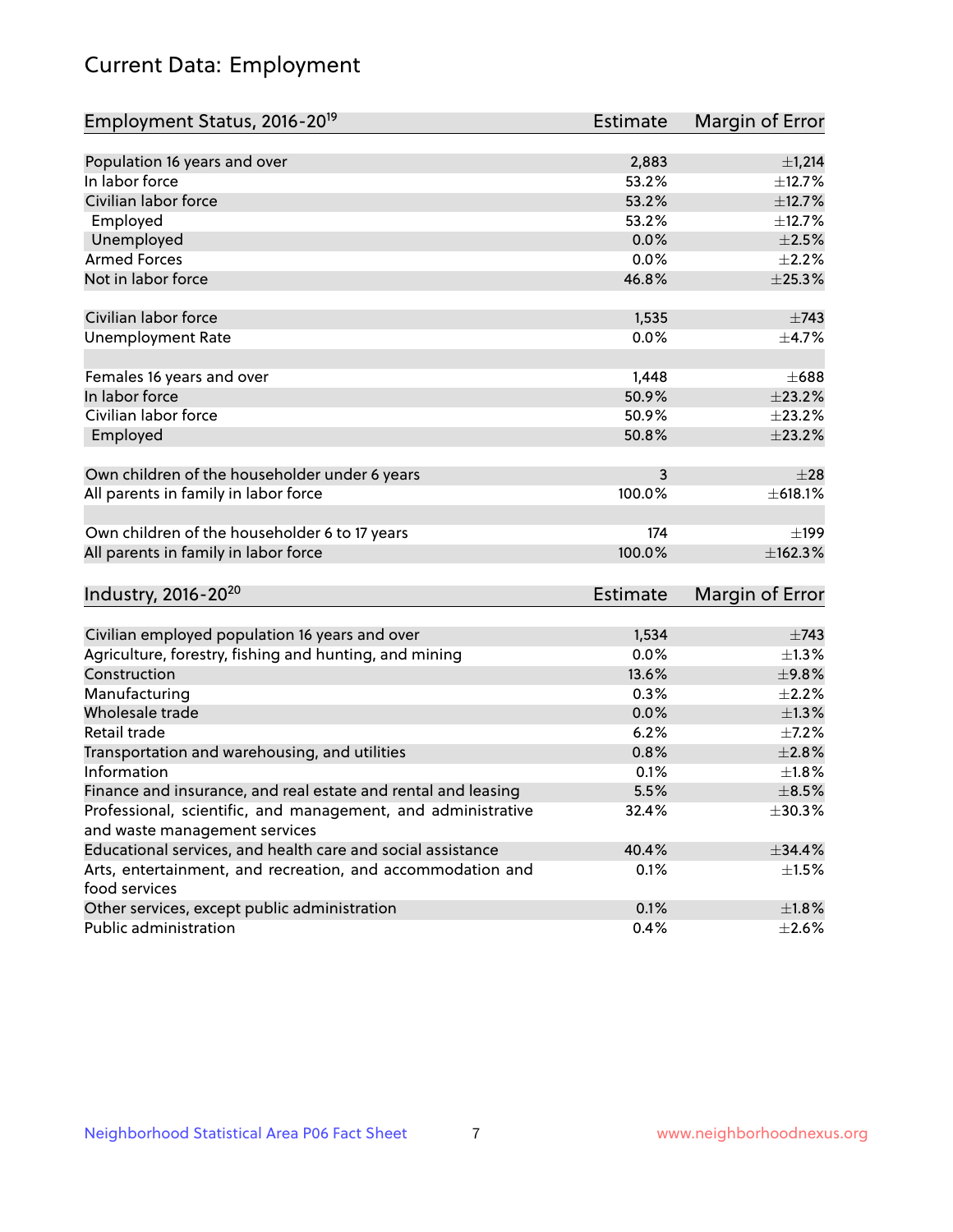# Current Data: Employment, continued...

| Occupation, 2016-20 <sup>21</sup>                                                                       | <b>Estimate</b> | Margin of Error |
|---------------------------------------------------------------------------------------------------------|-----------------|-----------------|
| Civilian employed population 16 years and over                                                          | 1,534           | $\pm 743$       |
| Management, business, science, and arts occupations                                                     | 41.0%           | ±32.3%          |
| Service occupations                                                                                     | 36.8%           | ±29.9%          |
| Sales and office occupations                                                                            | 7.4%            | $\pm 8.0\%$     |
| Natural resources, construction, and maintenance occupations                                            | 12.0%           | $\pm$ 10.1%     |
| Production, transportation, and material moving occupations                                             | 2.7%            | $\pm 4.1\%$     |
| Class of Worker, 2016-20 <sup>22</sup>                                                                  | <b>Estimate</b> | Margin of Error |
| Civilian employed population 16 years and over                                                          | 1,534           | $\pm$ 743       |
| Private wage and salary workers                                                                         | 74.4%           | ±23.6%          |
| Government workers                                                                                      | 25.3%           | ±18.7%          |
| Self-employed in own not incorporated business workers                                                  | 0.3%            | $\pm 2.2\%$     |
| Unpaid family workers                                                                                   | 0.0%            | $\pm 1.3\%$     |
| Job Flows, 2019 <sup>23</sup>                                                                           |                 | 2019            |
|                                                                                                         |                 |                 |
| Total Jobs in Neighborhood Statistical Area                                                             |                 | 1,578           |
| Held by residents of Neighborhood Statistical Area                                                      |                 | 0.1%            |
| Held by non-residents of Neighborhood Statistical Area                                                  |                 | 99.9%           |
| Jobs by Industry Sector, 2019 <sup>24</sup>                                                             |                 | 2019            |
| Total Jobs in Neighborhood Statistical Area                                                             |                 | 1,578           |
| <b>Goods Producing sectors</b>                                                                          |                 | 0.0%            |
| Trade, Transportation, and Utilities sectors                                                            |                 | 17.8%           |
| All Other Services sectors                                                                              |                 | 82.2%           |
| Total Jobs in Neighborhood Statistical<br>held<br>by<br>Area<br>Neighborhood Statistical Area residents |                 | 1               |
| <b>Goods Producing sectors</b>                                                                          |                 | 0.0%            |
| Trade, Transportation, and Utilities sectors                                                            |                 | 0.0%            |
| All Other Services sectors                                                                              |                 | 100.0%          |
| Jobs by Earnings, 2019 <sup>25</sup>                                                                    |                 | 2019            |
| Total Jobs in Neighborhood Statistical Area                                                             |                 | 1,578           |
| Jobs with earnings \$1250/month or less                                                                 |                 | 36.3%           |
| Jobs with earnings \$1251/month to \$3333/month                                                         |                 | 45.1%           |
| Jobs with earnings greater than \$3333/month                                                            |                 | 18.6%           |
| Neighborhood Statistical<br>Jobs<br>in<br>held<br>by<br>Total<br>Area                                   |                 | 1               |
| Neighborhood Statistical Area residents                                                                 |                 |                 |
| Jobs with earnings \$1250/month or less                                                                 |                 | 100.0%          |
| Jobs with earnings \$1251/month to \$3333/month                                                         |                 | 0.0%            |
| Jobs with earnings greater than \$3333/month                                                            |                 | 0.0%            |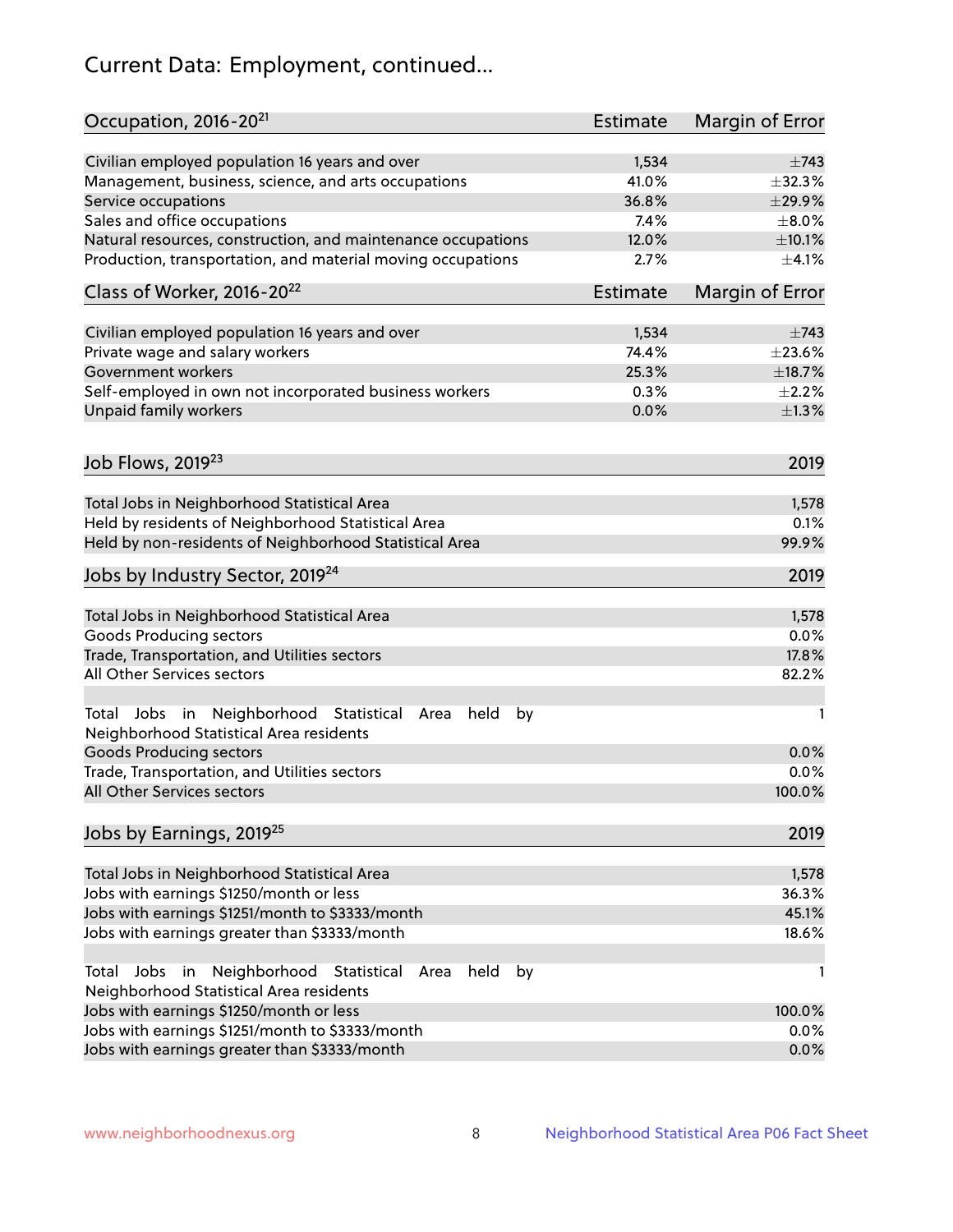# Current Data: Employment, continued...

| Jobs by Age of Worker, 2019 <sup>26</sup>                                                      | 2019   |
|------------------------------------------------------------------------------------------------|--------|
|                                                                                                |        |
| Total Jobs in Neighborhood Statistical Area                                                    | 1,578  |
| Jobs with workers age 29 or younger                                                            | 36.1%  |
| Jobs with workers age 30 to 54                                                                 | 53.7%  |
| Jobs with workers age 55 or older                                                              | 10.1%  |
|                                                                                                |        |
| Total Jobs in Neighborhood Statistical Area held by<br>Neighborhood Statistical Area residents |        |
| Jobs with workers age 29 or younger                                                            | 100.0% |
| Jobs with workers age 30 to 54                                                                 | 0.0%   |
| Jobs with workers age 55 or older                                                              | 0.0%   |

### Current Data: Education

| School Enrollment, 2016-20 <sup>27</sup>       | Estimate | Margin of Error |
|------------------------------------------------|----------|-----------------|
|                                                |          |                 |
| Population 3 years and over enrolled in school | 813      | $\pm$ 707       |
| Nursery school, preschool                      | $0.0\%$  | $\pm$ 1.7%      |
| Kindergarten                                   | $0.0\%$  | $\pm$ 1.7%      |
| Elementary school (grades 1-8)                 | 29.7%    | $\pm$ 10.8%     |
| High school (grades 9-12)                      | 24.6%    | $\pm$ 10.0%     |
| College or graduate school                     | 45.7%    | $+42.8%$        |
| $Educational Attiamont 2016-2028$              | Ectimato | Margin of Error |

| Luucationiai Attainnient, 2010-20           | LSUIIIQUE | <b>IVIALYILL VI LIIVI</b> |
|---------------------------------------------|-----------|---------------------------|
|                                             |           |                           |
| Population 25 years and over                | 2,315     | $\pm 769$                 |
| Less than 9th grade                         | 2.7%      | $\pm$ 3.6%                |
| 9th to 12th grade, no diploma               | 16.3%     | $\pm$ 10.0%               |
| High school graduate (includes equivalency) | 28.1%     | $\pm$ 10.4%               |
| Some college, no degree                     | 25.8%     | $\pm$ 10.8%               |
| Associate's degree                          | $9.0\%$   | $\pm$ 8.1%                |
| Bachelor's degree                           | 11.4%     | ±15.3%                    |
| Graduate or professional degree             | 6.7%      | $\pm$ 5.4%                |
|                                             |           |                           |
| Percent high school graduate or higher      | 81.0%     | $\pm$ 4.3%                |
| Percent bachelor's degree or higher         | 18.2%     | $\pm$ 15.7%               |
|                                             |           |                           |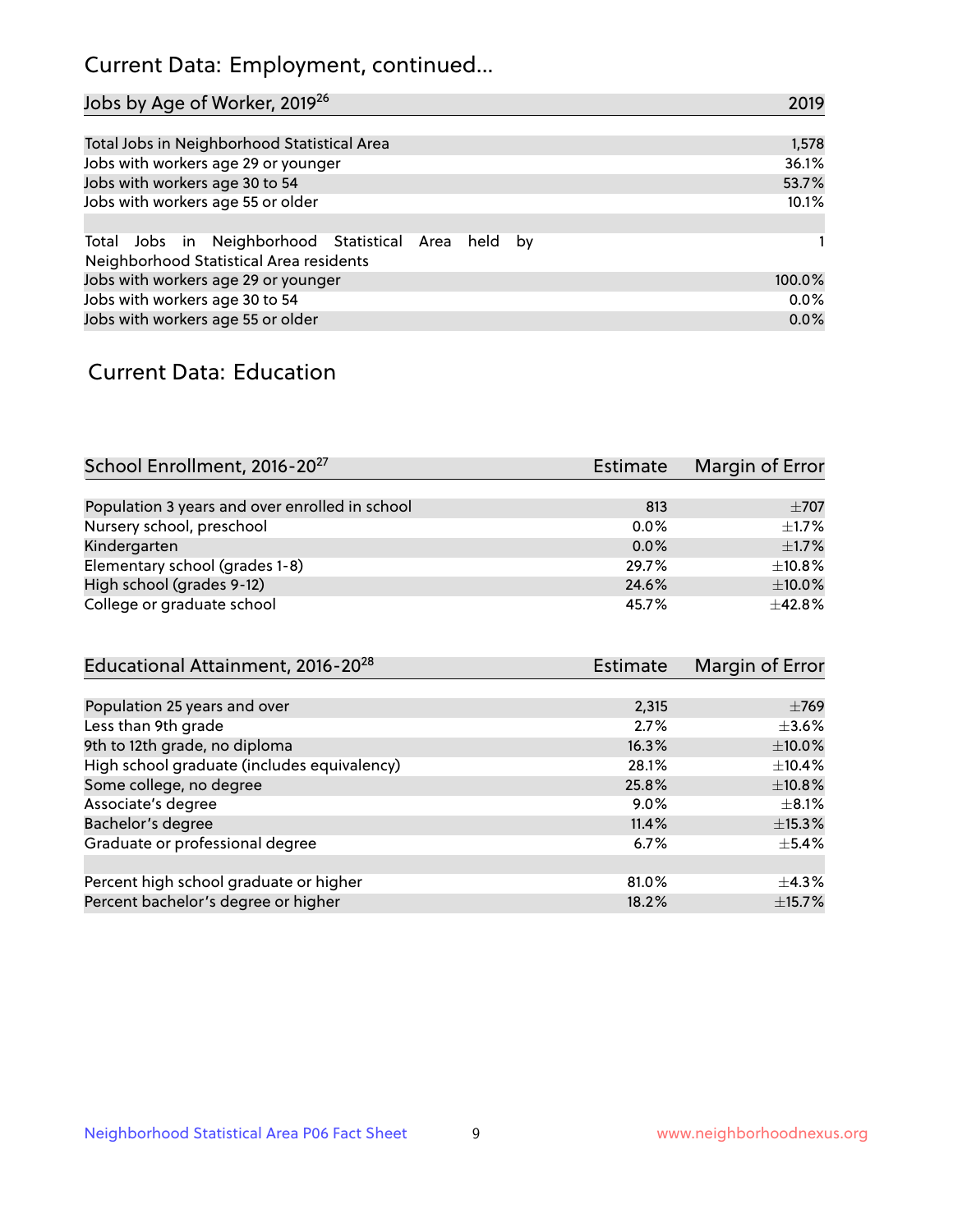# Current Data: Housing

| Households by Type, 2016-20 <sup>29</sup>            | <b>Estimate</b> | Margin of Error |
|------------------------------------------------------|-----------------|-----------------|
|                                                      |                 |                 |
| Total households                                     | 1,253           | $\pm 260$       |
| Family households (families)                         | 53.4%           | ±24.0%          |
| With own children under 18 years                     | 7.1%            | $\pm 10.0\%$    |
| Married-couple family                                | 17.7%           | ±10.9%          |
| With own children of the householder under 18 years  | 6.6%            | $\pm$ 9.7%      |
| Male householder, no spouse present, family          | 0.4%            | $\pm 2.1\%$     |
| With own children of the householder under 18 years  | 0.3%            | ±1.9%           |
| Female householder, no spouse present, family        | 35.3%           | ±22.7%          |
| With own children of the householder under 18 years  | 0.1%            | $\pm1.5\%$      |
| Nonfamily households                                 | 46.6%           | $\pm$ 12.5%     |
| Householder living alone                             | 45.7%           | ±12.7%          |
| 65 years and over                                    | 14.2%           | $\pm$ 10.0%     |
| Households with one or more people under 18 years    | 28.1%           | ±22.8%          |
|                                                      |                 |                 |
| Households with one or more people 65 years and over | 36.6%           | $\pm$ 12.6%     |
| Average household size                               | 2.53            | $\pm$ 0.96      |
| Average family size                                  | 3.82            | ±1.00           |
| Housing Occupancy, 2016-20 <sup>30</sup>             | <b>Estimate</b> | Margin of Error |
| Total housing units                                  | 1,264           | $\pm 258$       |
| Occupied housing units                               | 99.2%           | $\pm$ 3.5%      |
| Vacant housing units                                 | 0.8%            | $\pm$ 3.1%      |
|                                                      |                 |                 |
| Homeowner vacancy rate                               | 0.0             | $\pm 2.6$       |
| Rental vacancy rate                                  | 0.8             | $+4.3$          |
| Units in Structure, 2016-20 <sup>31</sup>            | Estimate        | Margin of Error |
|                                                      |                 | $\pm 258$       |
| Total housing units<br>1-unit, detached              | 1,264<br>50.6%  | $\pm$ 13.5%     |
|                                                      |                 |                 |
| 1-unit, attached                                     | 5.4%            | $\pm$ 6.1%      |
| 2 units                                              | 0.0%            | $\pm 1.1\%$     |
| 3 or 4 units                                         | 0.1%            | $\pm 1.4\%$     |
| 5 to 9 units                                         | 0.2%            | $\pm 2.0\%$     |
| 10 to 19 units                                       | 3.9%            | $\pm$ 5.6%      |
| 20 or more units                                     | 39.8%           | $\pm 21.6\%$    |
| Mobile home                                          | 0.0%            | $\pm$ 1.1%      |
| Boat, RV, van, etc.                                  | $0.0\%$         | $\pm 1.1\%$     |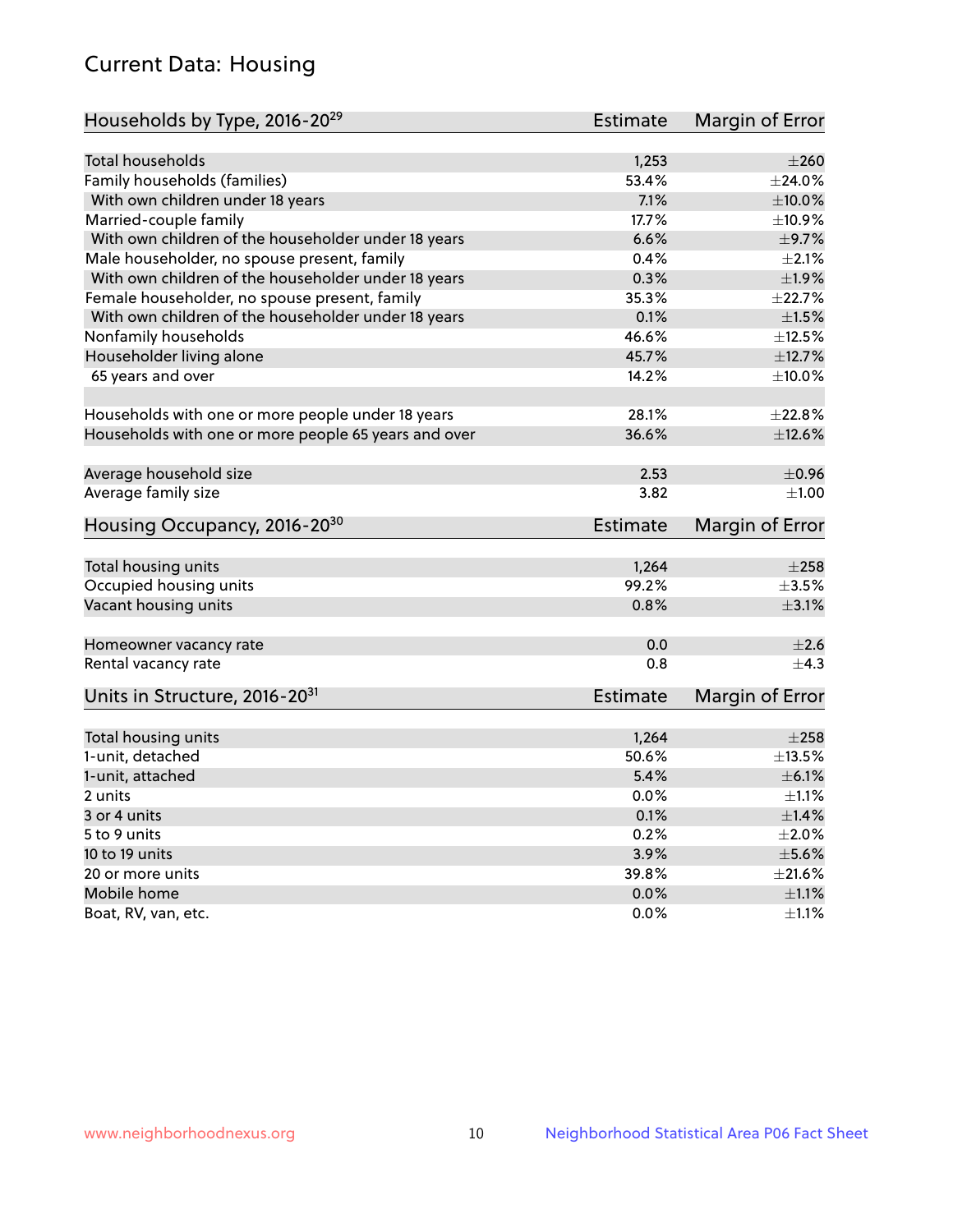# Current Data: Housing, continued...

| Year Structure Built, 2016-20 <sup>32</sup>    | <b>Estimate</b> | <b>Margin of Error</b> |
|------------------------------------------------|-----------------|------------------------|
| Total housing units                            | 1,264           | $\pm 258$              |
| Built 2014 or later                            | 0.1%            | ±1.3%                  |
| Built 2010 to 2013                             | 12.3%           | ±11.6%                 |
| Built 2000 to 2009                             | 9.7%            | $\pm$ 9.0%             |
| Built 1990 to 1999                             | 14.9%           | $\pm$ 19.5%            |
| Built 1980 to 1989                             | 0.6%            | $\pm 2.6\%$            |
| Built 1970 to 1979                             | 14.8%           | ±10.1%                 |
| Built 1960 to 1969                             | 34.2%           | ±12.3%                 |
| Built 1950 to 1959                             | 7.3%            | ±11.2%                 |
| Built 1940 to 1949                             | 6.2%            | ±10.2%                 |
| Built 1939 or earlier                          | 0.0%            | $\pm 1.1\%$            |
| Housing Tenure, 2016-2033                      | <b>Estimate</b> | Margin of Error        |
| Occupied housing units                         | 1,253           | $\pm 260$              |
| Owner-occupied                                 | 43.2%           | ±14.0%                 |
| Renter-occupied                                | 56.8%           | $\pm 22.5\%$           |
| Average household size of owner-occupied unit  | 2.07            | $\pm$ 0.56             |
| Average household size of renter-occupied unit | 2.88            | $\pm$ 1.39             |
| Residence 1 Year Ago, 2016-20 <sup>34</sup>    | <b>Estimate</b> | <b>Margin of Error</b> |
| Population 1 year and over                     | 3,172           | $\pm$ 1,371            |
| Same house                                     | 98.2%           | $\pm$ 6.1%             |
| Different house in the U.S.                    | 1.8%            | $\pm 4.5\%$            |
| Same county                                    | 1.0%            | $\pm1.7\%$             |
| Different county                               | 0.8%            | $\pm$ 4.2%             |
| Same state                                     | 0.7%            | $\pm$ 3.9%             |
| Different state                                | 0.1%            | $\pm1.5\%$             |
| Abroad                                         | 0.0%            | $\pm$ 0.4%             |
| Value of Housing Unit, 2016-20 <sup>35</sup>   | <b>Estimate</b> | Margin of Error        |
| Owner-occupied units                           | 541             | $\pm 209$              |
| Less than \$50,000                             | 0.0%            | $\pm$ 7.4%             |
| \$50,000 to \$99,999                           | 37.7%           | ±25.7%                 |
| \$100,000 to \$149,999                         | 22.4%           | ±26.3%                 |
| \$150,000 to \$199,999                         | 7.0%            | ±10.4%                 |
| \$200,000 to \$299,999                         | 20.3%           | $\pm 21.4\%$           |
| \$300,000 to \$499,999                         | 12.7%           | ±18.8%                 |
| \$500,000 to \$999,999                         | 0.0%            | $\pm$ 3.7%             |
| \$1,000,000 or more                            | 0.0%            | $\pm 4.6\%$            |
| Mortgage Status, 2016-20 <sup>36</sup>         | <b>Estimate</b> | Margin of Error        |
| Owner-occupied units                           | 541             | $\pm 209$              |
| Housing units with a mortgage                  | 70.8%           | ±27.3%                 |

Neighborhood Statistical Area P06 Fact Sheet 11 1 www.neighborhoodnexus.org

Housing units without a mortgage  $\pm 19.9\%$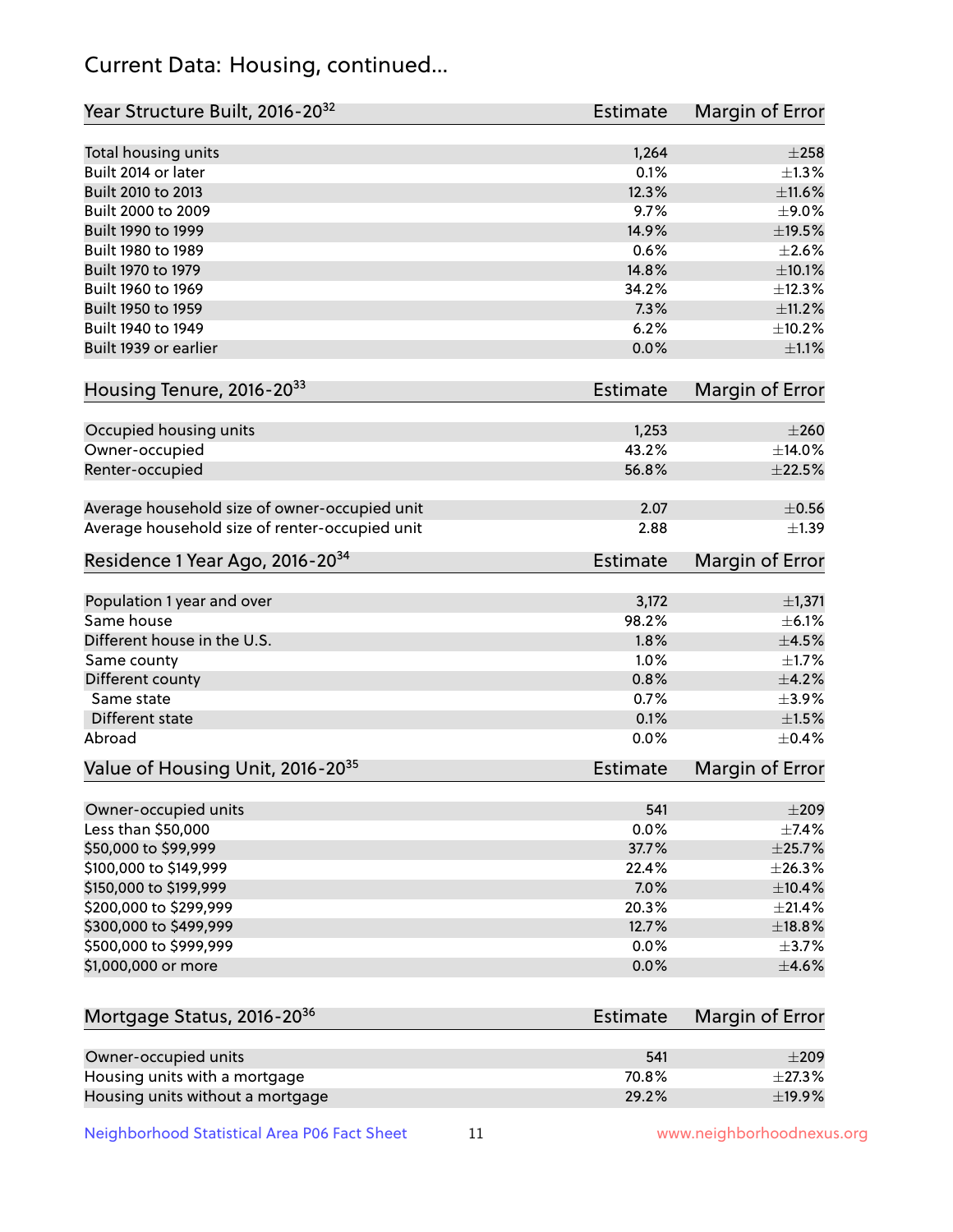# Current Data: Housing, continued...

| Selected Monthly Owner Costs, 2016-20 <sup>37</sup> | Estimate | Margin of Error |
|-----------------------------------------------------|----------|-----------------|
|                                                     |          |                 |
| Housing units with a mortgage                       | 383      | $\pm 209$       |
| Less than \$300                                     | 0.0%     | $\pm$ 5.3%      |
| \$300 to \$499                                      | 8.3%     | $\pm$ 13.5%     |
| \$500 to \$999                                      | 24.5%    | ±35.8%          |
| \$1,000 to \$1,499                                  | 43.0%    | ±31.1%          |
| \$1,500 to \$1,999                                  | 23.4%    | ±34.3%          |
| \$2,000 to \$2,999                                  | 0.8%     | $\pm$ 6.8%      |
| \$3,000 or more                                     | 0.0%     | $\pm$ 6.4%      |
|                                                     |          |                 |
| Median (dollars)                                    | \$1,273  | ±112            |
|                                                     |          |                 |
| Housing units without a mortgage                    | 158      | $\pm$ 124       |
| Less than \$150                                     | 0.0%     | ±12.7%          |
| \$150 to \$249                                      | 34.8%    | $\pm$ 33.3%     |
| \$250 to \$349                                      | 21.1%    | ±28.8%          |
| \$350 to \$499                                      | 0.7%     | ±13.9%          |
| \$500 to \$699                                      | 43.4%    | $\pm$ 57.2%     |
| \$700 or more                                       | 0.0%     | $\pm 27.0\%$    |
|                                                     |          |                 |
| Median (dollars)                                    | \$336    | ±158            |

| Selected Monthly Owner Costs as a Percentage of | Estimate | Margin of Error |
|-------------------------------------------------|----------|-----------------|
| Household Income, 2016-20 <sup>38</sup>         |          |                 |
|                                                 |          |                 |
| Housing units with a mortgage <sup>39</sup>     | 383      | $\pm 256$       |
| Less than 20.0 percent                          | 33.7%    | $\pm$ 34.5%     |
| 20.0 to 24.9 percent                            | 7.7%     | ±12.9%          |
| 25.0 to 29.9 percent                            | 20.6%    | $\pm$ 31.1%     |
| 30.0 to 34.9 percent                            | 0.2%     | $\pm$ 4.1%      |
| 35.0 percent or more                            | 37.8%    | $\pm$ 27.7%     |
|                                                 |          |                 |
| Housing units without a mortgage <sup>40</sup>  | 158      | $\pm$ 132       |
| Less than 10.0 percent                          | 39.9%    | $\pm$ 9.5%      |
| 10.0 to 14.9 percent                            | 17.1%    | $\pm 27.6\%$    |
| 15.0 to 19.9 percent                            | 0.0%     | $\pm$ 9.0%      |
| 20.0 to 24.9 percent                            | $0.0\%$  | $\pm$ 9.0%      |
| 25.0 to 29.9 percent                            | 43.0%    | ±55.1%          |
| 30.0 to 34.9 percent                            | $0.0\%$  | $\pm$ 9.0%      |
| 35.0 percent or more                            | 0.0%     | $\pm$ 15.6%     |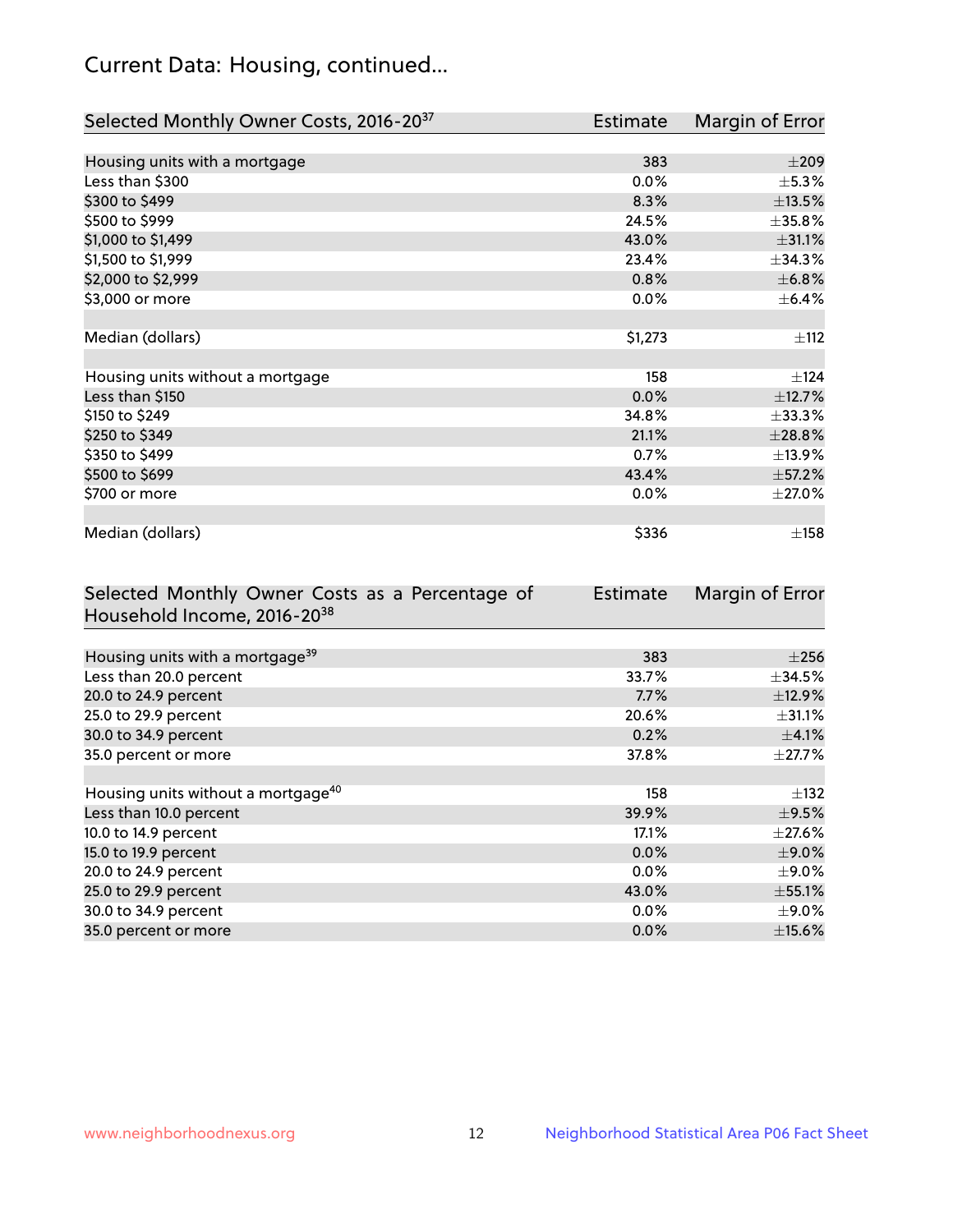# Current Data: Housing, continued...

| Gross Rent, 2016-20 <sup>41</sup>               | <b>Estimate</b> | Margin of Error |
|-------------------------------------------------|-----------------|-----------------|
|                                                 |                 |                 |
| Occupied units paying rent                      | 712             | $\pm$ 318       |
| Less than \$200                                 | 5.1%            | ±8.3%           |
| \$200 to \$499                                  | 19.2%           | ±14.1%          |
| \$500 to \$749                                  | 0.3%            | $\pm$ 4.9%      |
| \$750 to \$999                                  | 19.7%           | ±12.5%          |
| \$1,000 to \$1,499                              | 26.3%           | ±15.4%          |
| \$1,500 to \$1,999                              | 29.2%           | ±33.4%          |
| \$2,000 or more                                 | 0.3%            | ±4.8%           |
| Median (dollars)                                | \$1,089         | $\pm$ 117       |
|                                                 |                 |                 |
| No rent paid                                    | $\Omega$        | ±14             |
|                                                 |                 |                 |
| Gross Rent as a Percentage of Household Income, | <b>Estimate</b> | Margin of Error |
| $2016 - 20^{42}$                                |                 |                 |
|                                                 |                 |                 |
| Occupied units paying rent <sup>43</sup>        | 712             | $\pm$ 331       |
| Less than 15.0 percent                          | 20.2%           | ±13.2%          |
| 15.0 to 19.9 percent                            | 0.6%            | $\pm$ 4.1%      |
| 20.0 to 24.9 percent                            | 8.7%            | ±12.6%          |
| 25.0 to 29.9 percent                            | 29.6%           | $\pm 28.0\%$    |
| 30.0 to 34.9 percent                            | 4.2%            | ±6.8%           |
| 35.0 percent or more                            | 36.7%           | ±19.7%          |

# Current Data: Transportation

| Commuting to Work, 2016-20 <sup>44</sup>  | Estimate | Margin of Error |
|-------------------------------------------|----------|-----------------|
|                                           |          |                 |
| Workers 16 years and over                 | 1,421    | $\pm$ 1,100     |
| Car, truck, or van - drove alone          | 54.4%    | $\pm$ 39.3%     |
| Car, truck, or van - carpooled            | 13.1%    | $\pm$ 16.5%     |
| Public transportation (excluding taxicab) | 19.7%    | $\pm$ 10.6%     |
| Walked                                    | 0.0%     | $\pm1.0\%$      |
| Other means                               | 12.5%    | $\pm$ 16.8%     |
| Worked at home                            | 0.3%     | $\pm 2.2\%$     |
|                                           |          |                 |
| Mean travel time to work (minutes)        | 31.4     | ±15.0           |

| Access to a Vehicle, 2016-20 <sup>45</sup> | Estimate | Margin of Error |
|--------------------------------------------|----------|-----------------|
|                                            |          |                 |
| Occupied housing units                     | 1,253    | $\pm 260$       |
| No vehicles available                      | 23.6%    | $\pm$ 12.7%     |
| 1 vehicle available                        | 31.0%    | $\pm$ 16.0%     |
| 2 vehicles available                       | 44.6%    | $+23.9%$        |
| 3 or more vehicles available               | 0.7%     | $+3.6%$         |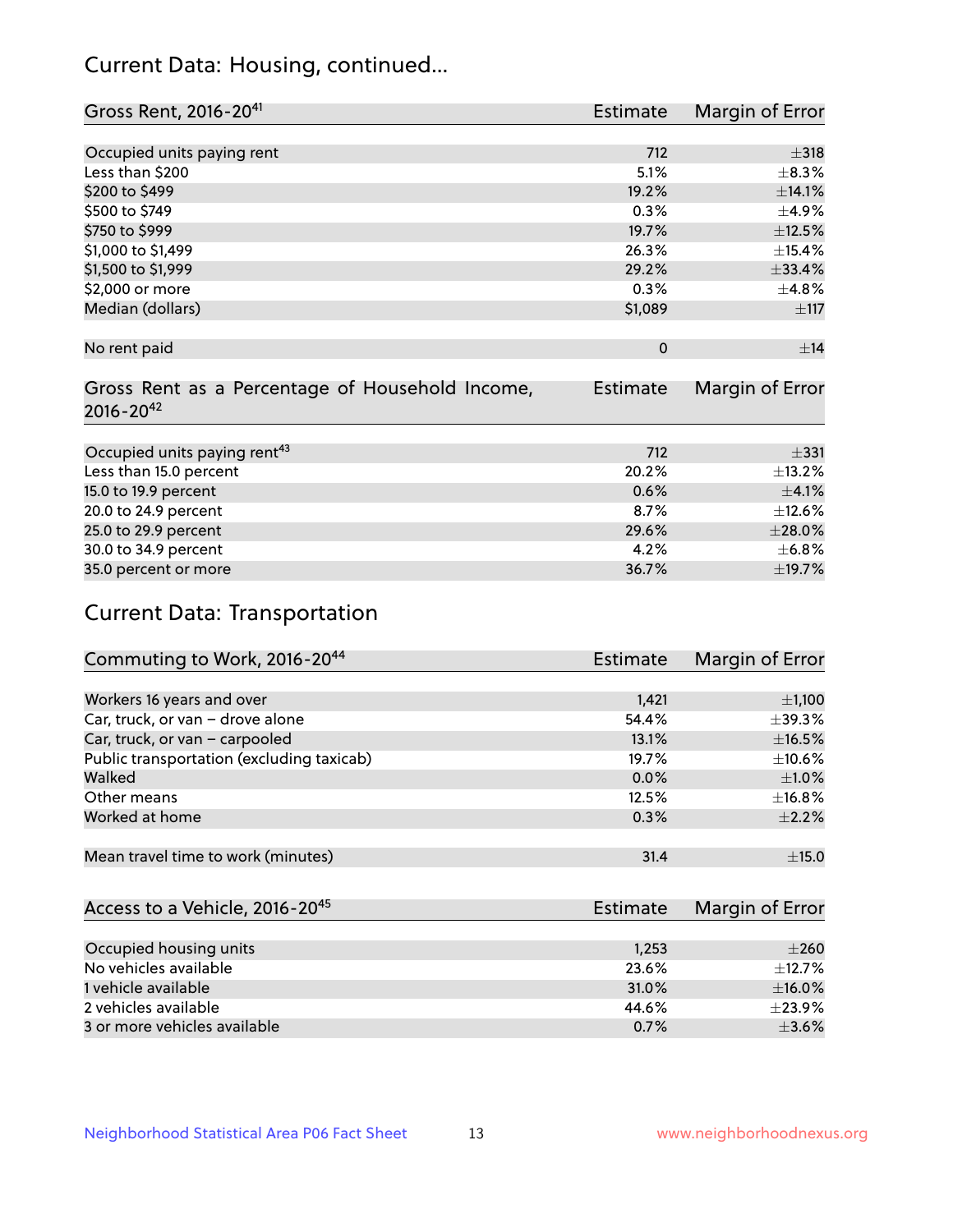# Current Data: Health

| Health Insurance coverage, 2016-2046                    | Estimate | <b>Margin of Error</b> |
|---------------------------------------------------------|----------|------------------------|
|                                                         |          |                        |
| Civilian Noninstitutionalized Population                | 3,172    | ±1,371                 |
| With health insurance coverage                          | 86.7%    | ±44.9%                 |
| With private health insurance coverage                  | 40.1%    | ±24.5%                 |
| With public health coverage                             | 56.4%    | ±30.2%                 |
| No health insurance coverage                            | 13.3%    | ±14.3%                 |
| Civilian Noninstitutionalized Population Under 19 years | 445      | ±445                   |
| No health insurance coverage                            | 12.1%    | ±17.6%                 |
|                                                         |          |                        |
| Civilian Noninstitutionalized Population 19 to 64 years | 2,165    | $\pm$ 1,140            |
| In labor force:                                         | 1,378    | ±1,095                 |
| Employed:                                               | 1,377    | ±1,095                 |
| With health insurance coverage                          | 78.4%    | $\pm$ 81.6%            |
| With private health insurance coverage                  | 52.5%    | ±54.1%                 |
| With public coverage                                    | 25.9%    | ±11.1%                 |
| No health insurance coverage                            | 21.6%    | $\pm 29.1\%$           |
|                                                         |          |                        |
| Unemployed:                                             | 1        | ±1,095                 |
| With health insurance coverage                          | 100.0%   | $\pm$ 0.0%             |
| With private health insurance coverage                  | 100.0%   | $\pm$ 0.0%             |
| With public coverage                                    | 0.0%     | $±$ 2501.2%            |
| No health insurance coverage                            | $0.0\%$  | $±$ 2501.2%            |
|                                                         |          |                        |
| Not in labor force:                                     | 787      | $+445$                 |
| With health insurance coverage                          | 90.9%    | ±14.2%                 |
| With private health insurance coverage                  | 8.7%     | $\pm$ 9.5%             |
| With public coverage                                    | 86.7%    | ±20.9%                 |
| No health insurance coverage                            | 9.1%     | ±13.4%                 |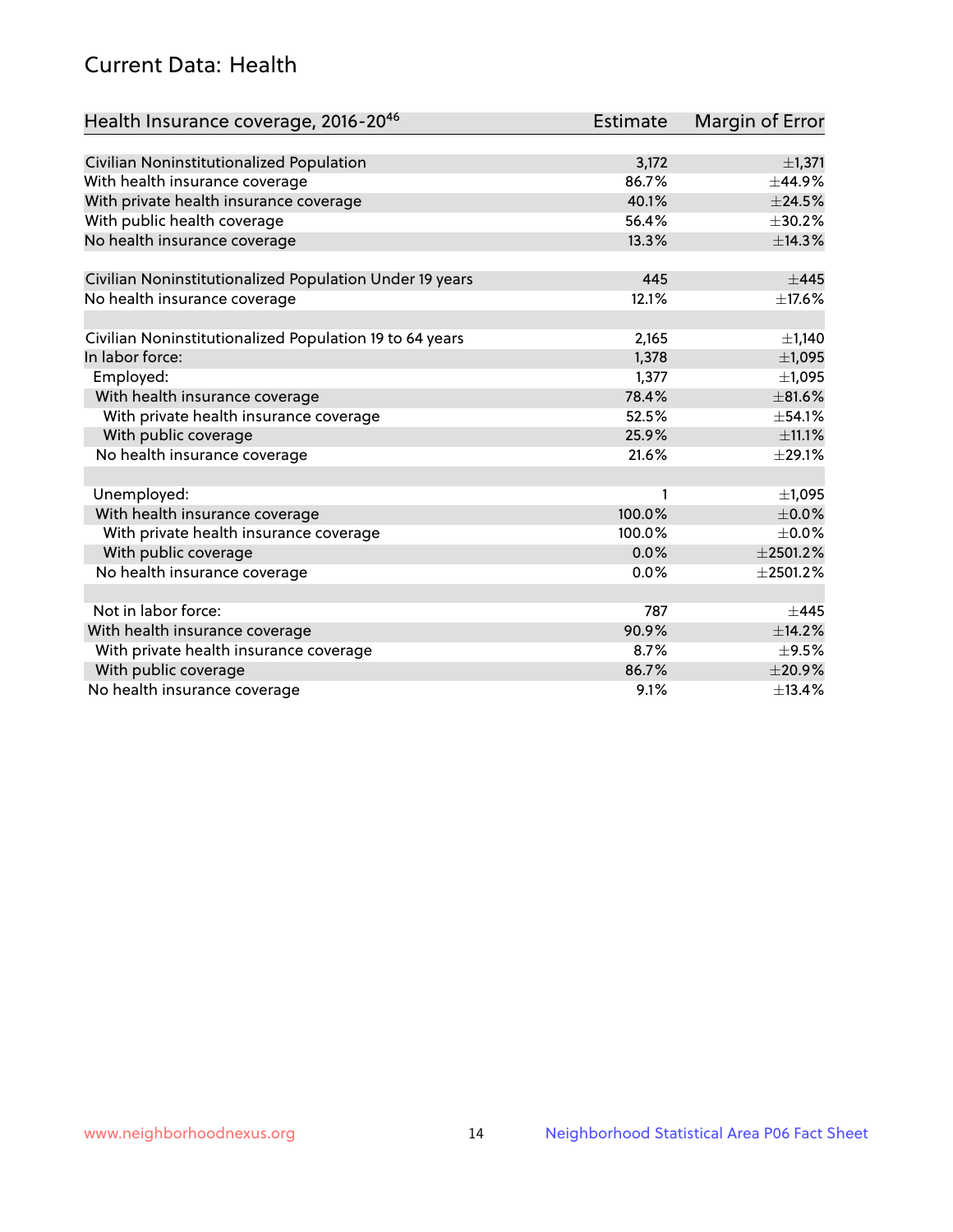#### Notes:

- 1. Source: U.S. Census Bureau, Decennial Census 2000, SF1 tables P8, P12; American Community Survey, tables B01001, B03002
- 2. This category includes Pacific Islanders, Native Americans and Alaska Natives, people who identify as some other race, and those who identify as bi/multi racial.
- 3. Source: U.S. Census Bureau, Decennial Census 2000, SF1 tables P15, P16, P18, P19; American Community Survey, tables B11001, B11005, B11003
- 4. Source: U.S. Census Bureau, Decennial Census 2000, SF3 table P37; American Community Survey, table B15002
- 5. Source: U.S. Census Bureau, Longitudinal Employer-Household Dynamics Residential Area Characteristics, Table JT01 (Primary Jobs); Workplace Area Characteristics, Table JT00 (All Jobs)
- 6. Source: U.S. Census Bureau, Decennial Census 2000, SF3 tables P52, P87; American Community Survey, tables B19001, B17001
- 7. Source: U.S. Census Bureau, Decennial Census 2000, SF1 tables H3, H4; American Community Survey, tables B25002, B25009
- 8. Source: U.S. Census Bureau, Decennial Census 2000, SF3 table H44; American Community Survey, tables B25044
- 9. Source: Atlanta Police Department, COBRA; U.S. Census Bureau, American Community Survey, table B01001
- 10. Source: U.S. Census Bureau, American Community Survey, table B01001
- 11. Source: U.S. Census Bureau, American Community Survey, table B03002
- 12. Source: U.S. Census Bureau, American Community Survey, table B05002
- 13. Source: U.S. Census Bureau, American Community Survey, table B05003
- 14. Source: U.S. Census Bureau, American Community Survey, tables B19001, B19025, B19051, B19061, B19055, B19065, B19059, B19069, B19056, B19066, B19057, B19067, B22001, B19101, B19127
- 15. Source: U.S. Census Bureau, American Community Survey, tables B19201, B19214, B20017, B19313
- 16. Source: U.S. Census Bureau, American Community Survey, table B17010
- 17. Source: U.S. Census Bureau, American Community Survey, tables B17001, B17006, B17021, B17007. Table totals may be lower than the total population, as they are based on the population for whom poverty status is determined.
- 18. Source: U.S. Census Bureau, American Community Survey, B17001H, B17001B, B17001D, B17001I. Table totals may be lower than the total population, as they are based on the population for whom poverty status is determined.
- 19. Source: U.S. Census Bureau, American Community Survey, tables B23001, B23008
- 20. Source: U.S. Census Bureau, American Community Survey, table C24030
- 21. Source: U.S. Census Bureau, American Community Survey, table C24010
- 22. Source: U.S. Census Bureau, American Community Survey, table B24080
- 23. Source: U.S. Census Bureau, Longitudinal Employer-Household Dynamics Origin-Destination Data, Tables JT00 Main and JT00 Aux
- 24. Source: U.S. Census Bureau, Longitudinal Employer-Household Dynamics Origin-Destination Data, Tables JT00 Main and JT00 Aux
- 25. Source: U.S. Census Bureau, Longitudinal Employer-Household Dynamics Origin-Destination Data, Tables JT00 Main and JT00 Aux
- 26. Source: U.S. Census Bureau, Longitudinal Employer-Household Dynamics Origin-Destination Data, Tables JT00 Main and JT00 Aux
- 27. Source: U.S. Census Bureau, American Community Survey, table B14001
- 28. Source: U.S. Census Bureau, American Community Survey, table B15002
- 29. Source: U.S. Census Bureau, American Community Survey, tables B11001, B11003, B11007, B11005, B09019
- 30. Source: U.S. Census Bureau, American Community Survey, tables B25002, B25003, B25004
- 31. Source: U.S. Census Bureau, American Community Survey, table B25024
- 32. Source: U.S. Census Bureau, American Community Survey, table B25034
- 33. Source: U.S. Census Bureau, American Community Survey, tables B25009, B25008, B25003
- 34. Source: U.S. Census Bureau, American Community Survey, table B07003
- 35. Source: U.S. Census Bureau, American Community Survey, table B25075. This value is self-reported and may differ from home values as determined by the County Tax Assessor.
- 36. Source: U.S. Census Bureau, American Community Survey, table B25081
- 37. Source: U.S. Census Bureau, American Community Survey, table B25087
- 38. Source: U.S. Census Bureau, American Community Survey, table B25091
- 39. Excludes units where Selected Monthly Owner Costs as a Percentage of Income cannot be computed.
- 40. Excludes units where Selected Monthly Owner Costs as a Percentage of Income cannot be computed.
- 41. Source: U.S. Census Bureau, American Community Survey, table B25063
- 42. Source: U.S. Census Bureau, American Community Survey, table B25070
- 43. Excludes units where Gross Rent as a Percentage of Income cannot be computed.
- 44. Source: U.S. Census Bureau, American Community Survey, tables B08101, B08013
- 45. Source: U.S. Census Bureau, American Community Survey, table B25044
- 46. Source: U.S. Census Bureau, American Community Survey, tables B18135, B27011

The dagger (†) symbol denotes values that cannot be computed.